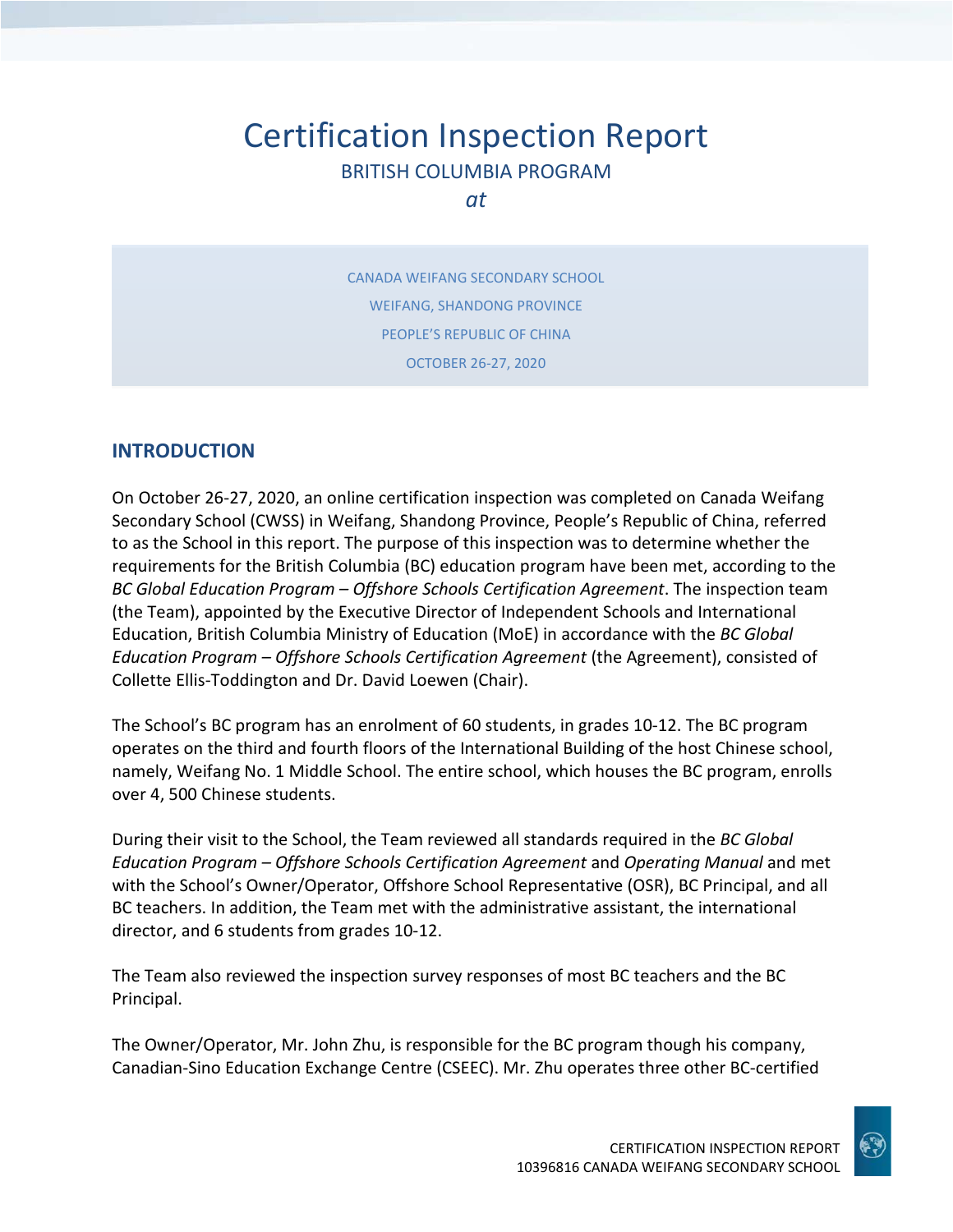schools in Shandong Province. These include Canada Yantai Secondary School (Yantai), Canada Qingdao Secondary School (Qingdao) and Canada Shandong Secondary School (Tai'an). All the BC-certified schools operate within a larger Chinese host school and offer dual graduation diplomas, the BC Dogwood Diploma and the Chinese High School graduation diploma. This allows the graduates of the BC program to apply to any western university, as well as Chinese universities.

The BC program's philosophy, objectives and special features include providing educational opportunities for all students to experience success, to strive for excellence and to appreciate the value of learning. These opportunities are provided within an environment characterized by caring, respect, cooperation and personal integrity.

The Team would like to thank Canada Weifang Secondary School for its cooperation and preparedness for the virtual inspection visit.

| report.                  |                                                                                                                                                                                |             | The School has satisfactorily addressed requirements contained in the previous inspection  |
|--------------------------|--------------------------------------------------------------------------------------------------------------------------------------------------------------------------------|-------------|--------------------------------------------------------------------------------------------|
| Requirement              | $\Box$ Requirement                                                                                                                                                             | Requirement | $\boxtimes$ Not                                                                            |
| Met                      | <b>Partially Met</b>                                                                                                                                                           | Not Met     | Applicable                                                                                 |
| Comment:<br>up check-in. | The previous inspection report of November 28-29, 2019 did not contain any specific<br>requirements. The report contained suggestions/best practices which the School reviewed |             | and reported out on during the September 22, 2020 Ministry of Education inspection follow- |

### **BUSINESS PLAN 1.0**

| The Owner/Operator has submitted a business plan to the BC Ministry of Education,<br>confirming the sustainability of the program. |                                                                 |                                                                                                                                                                                                                                                                                                                                                                                                                                                                     |  |
|------------------------------------------------------------------------------------------------------------------------------------|-----------------------------------------------------------------|---------------------------------------------------------------------------------------------------------------------------------------------------------------------------------------------------------------------------------------------------------------------------------------------------------------------------------------------------------------------------------------------------------------------------------------------------------------------|--|
| $\boxtimes$ Requirement<br>Met                                                                                                     | Requirement<br>Partially Met                                    | Requirement<br>Not Met                                                                                                                                                                                                                                                                                                                                                                                                                                              |  |
| Comment:                                                                                                                           | for the significant staff turnover from 2018/2019 to 2019/2020. | The Owner/Operator submitted a business plan as part of the 2020 Annual Report. The<br>business plan provides enrolment data for the BC program, data regarding which post-<br>secondary institutions the 2019/2020 graduates transitioned to, as well as the relationship<br>between the host school, Weifang No. 1 Middle School, and the BC program. The business<br>plan also provides information regarding the BC program marketing strategies and the reason |  |

The Team confirmed the information within the business plan.

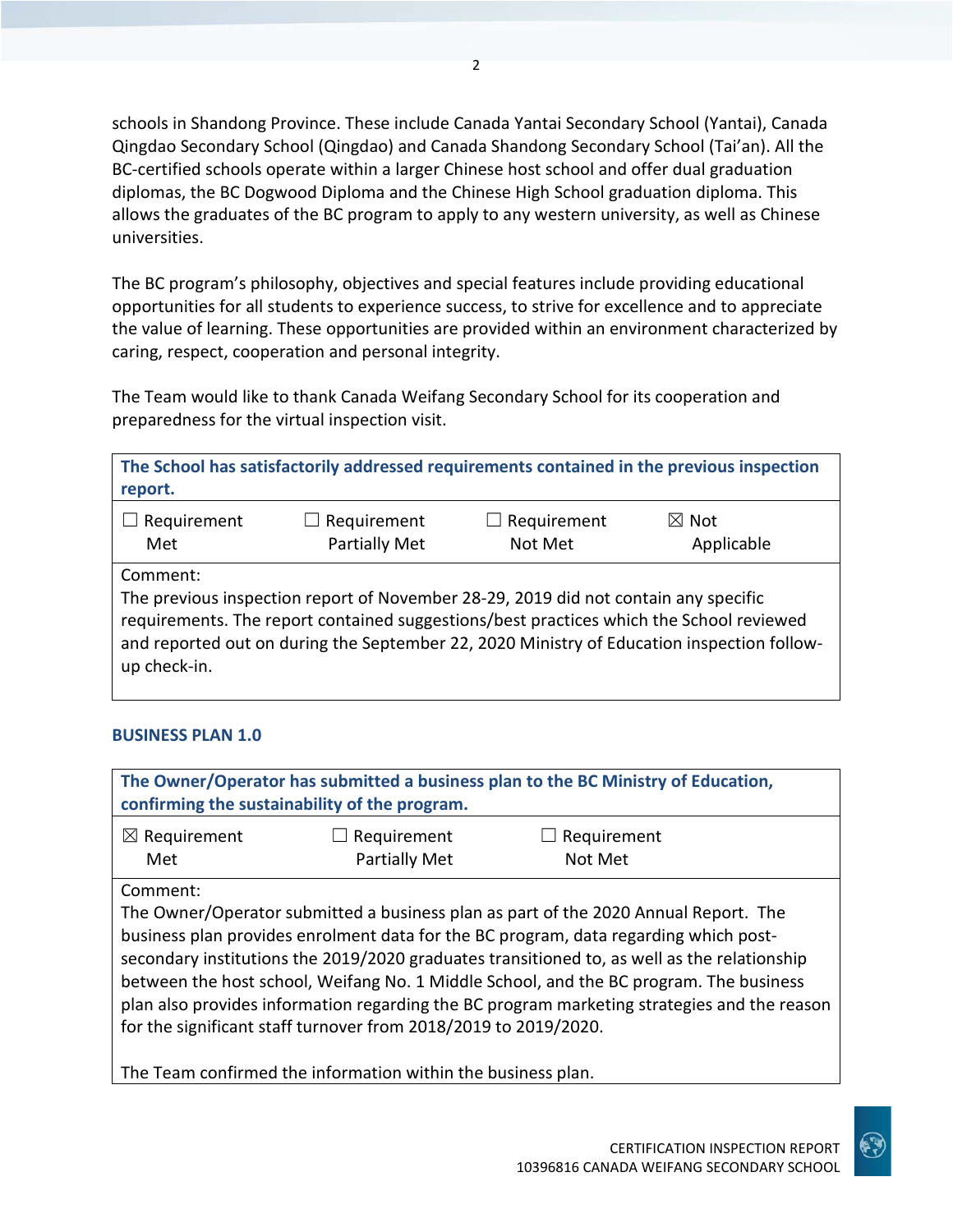The BC program has been operating at CWSS since 2009 and was the first BC-certified school opened by the Owner/Operator within Shandong Province. As the BC program has been in successful operation for longer than three years, the Owner/Operator is no longer required to provided audited financial statements of the previous year's operation to the Ministry of Education.

The Team discussed the marketing plan for the School as enrolment has declined significantly in the last five years and plateaued in the last two years. The School significantly increased its marketing this past spring and the Chinese staff collaborated with the BC principal to conduct a series of open houses, increase advertisements on WeChat, international websites, and local TV and newspapers, and send staff to various feeder schools to introduce the BC program. The OSR noted that the current Principal, new to the School, has a reputation for growing school enrolment in CSEEC schools.

While enrolment is now at 60 students, the School does have the capacity to grow to 200 students within the current facility.

Commendation:

The School is commended for its increased focus on marketing and growing the BC program which has enabled it to see marginal growth even in the midst of the pandemic which created a pattern of decline in other offshore schools during this past year.

The School is also commended or strategically placing a principal at the Weifang campus who has a reputation for growing enrolment in the CSEEC system.

### **INSPECTION CATALOGUE 2.0**

| 2.02 The Owner/Operator meets all requirements as set forth in the BC Global Education<br>Program Offshore Schools Certification Agreement (the Agreement).                                                                                                                                                                             |  |  |  |
|-----------------------------------------------------------------------------------------------------------------------------------------------------------------------------------------------------------------------------------------------------------------------------------------------------------------------------------------|--|--|--|
| $\boxtimes$ Requirement<br>Requirement<br>Requirement<br>$\vert \ \ \vert$<br>Partially Met<br>Not Met<br>Met                                                                                                                                                                                                                           |  |  |  |
| Comment:<br>The Owner/Operate fully meets all roles and responsibilities as described in section 5 of the<br>Agreement. The Owner/Operator is very supportive and remains actively involved in helping<br>foster its success. There appears to be a good working relationship between the<br>Owner/Operator, the OSR and the Principal. |  |  |  |

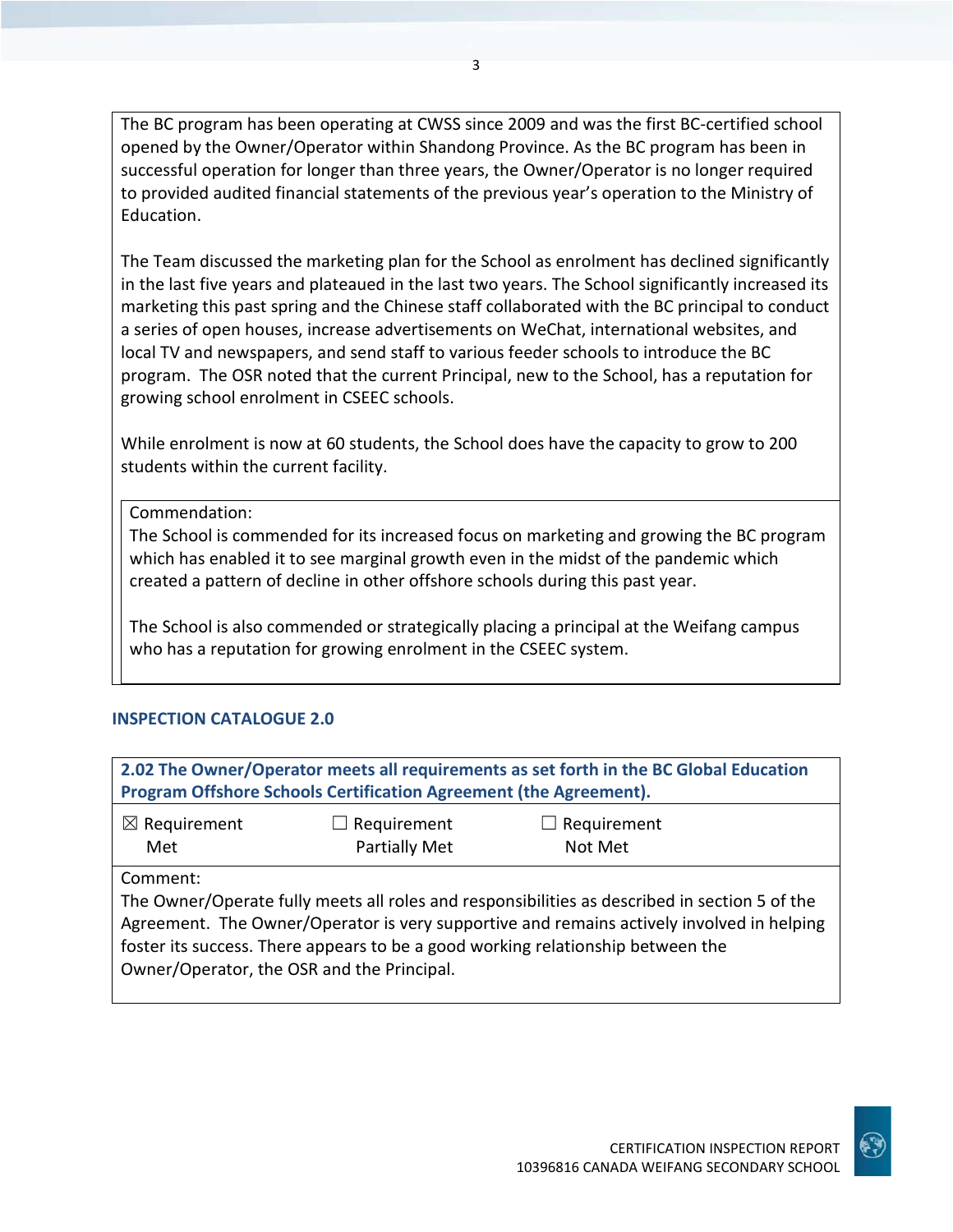| 2.03 The Owner/Operator has written approval from the appropriate government entity to |
|----------------------------------------------------------------------------------------|
| operate the offshore school, as outlined in section 5.03 of the Agreement.             |
|                                                                                        |

☒ Requirement Met

☐ Requirement Partially Met

 $\Box$  Requirement Not Met

### Comment:

The Team confirmed that the Owner/Operator (CSEEC) has written approval on file from the Shandong Weifang Bureau of Education that grants approval to CSEEC to operate a school within Weifang No. 1 Middle School as outlined in Section 5.03 of the Certification Agreement.

### **2.04-2.05 The School meets local building, safety and cafeteria codes and regulations. The facilities are deemed to be suitable to support the BC program.**

| $\boxtimes$ Requirement | $\Box$ Requirement   | $\Box$ Requirement |
|-------------------------|----------------------|--------------------|
| Met                     | <b>Partially Met</b> | Not Met            |

Comment:

Based on conversations with the Principal and the OSR, the Team learned that the School has ample facilities for its purposes including the facilities it shares with the host school. The Team reviewed translated copies of building and cafeteria inspections. All reports indicate that the School is in compliance with local regulations and authorities and all inspections are up to date.

The Team also reviewed the emergency plans and protocols and observed that they outline actions to be taken in the case of an emergency that would cause unplanned temporary or permanent closure of the school. These plans were developed by the OSR.

The Team observed documented evidence or regularly scheduled fire and earthquake drills. The School has implemented the appropriate health and safety protocols in order to provide a safe learning environment for students in the midst of the COVID-19 pandemic. These plans have been incorporated into the School's emergency plans.

**2.06 Offshore School Representative (OSR) - The Owner/Operator must appoint an individual to act as offshore school representative. This individual must be confirmed by the province and must meet all of the requirements set out in section 14 of the Agreement.**

| $\boxtimes$ Requirement | $\Box$ Requirement | $\Box$ Requirement |  |
|-------------------------|--------------------|--------------------|--|
| Met                     | Partially Met      | Not Met            |  |

Comment:

The OSR has extensive experience in his role and has worked together with the owner since 2009. The OSR is aware of his obligation to report critical information relating to changes in

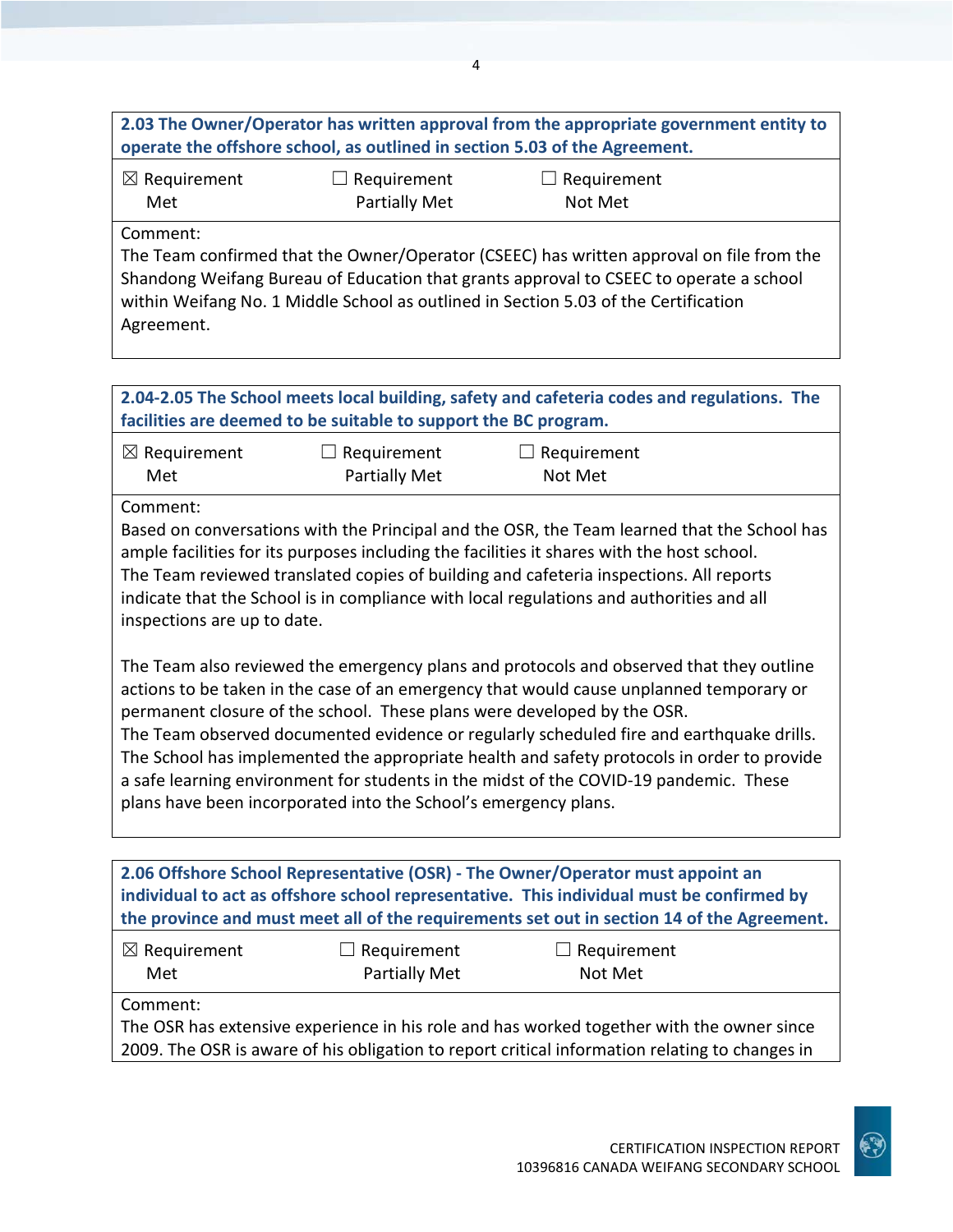operation of the School or ownership structure that could significantly impact the School's operations.

The Team reviewed the OSR's job description and the duties and responsibilities noted therein. The OSR functions as the liaison between the Owner/Operator and the Ministry of Education. This includes having the ability to legally represent the Owner/Operator in dealing with the Ministry of Education.

The Team noted that due to turnover in the Principal roles in the CSEEC system, the role of superintendent has been temporarily put on hold.

The OSR is aware of his responsibility to report in a timely fashion, any critical information relating to any significant changes in the operation of the School and/or ownership that could significantly impact the School's closure.

| 2.07 The Principal meets the requirements as outlined in section 2.07 of the inspection<br>catalogue for offshore schools. |                                     |                                                                                            |  |
|----------------------------------------------------------------------------------------------------------------------------|-------------------------------------|--------------------------------------------------------------------------------------------|--|
| $\boxtimes$ Requirement<br>Met                                                                                             | $\Box$ Requirement<br>Partially Met | $\Box$ Requirement<br>Not Met                                                              |  |
| Comment:                                                                                                                   |                                     | The Principal is in his first year of leadership at CWSS, He is an experienced educational |  |

Il is in his first year of leadership at CWSS. He is an experienced educ leader with a strong history of previous experience in the CSEEC system. Prior to serving with CSEEC he held leadership positions in Nunavut, Canada as well as a variety of prior teaching positions. He fulfills the requirements as outlined in section 3.2 of the Annual Report. The Principal's job description is comprehensive, outlining all elements required in the Agreement. He is supported by the BC program secretary.

The Team also noted that the Principal has a significant teaching load due to the current low enrolment but feels his current administrative time allotment is sufficient for the responsibilities he is expected to fulfill.

Commendation:

The Team commends the Principal for working hard to foster a positive school culture in the context of all teachers being new to the School this year and one teacher conducting classes virtually from out of the country due to COVID-19 travel restrictions.

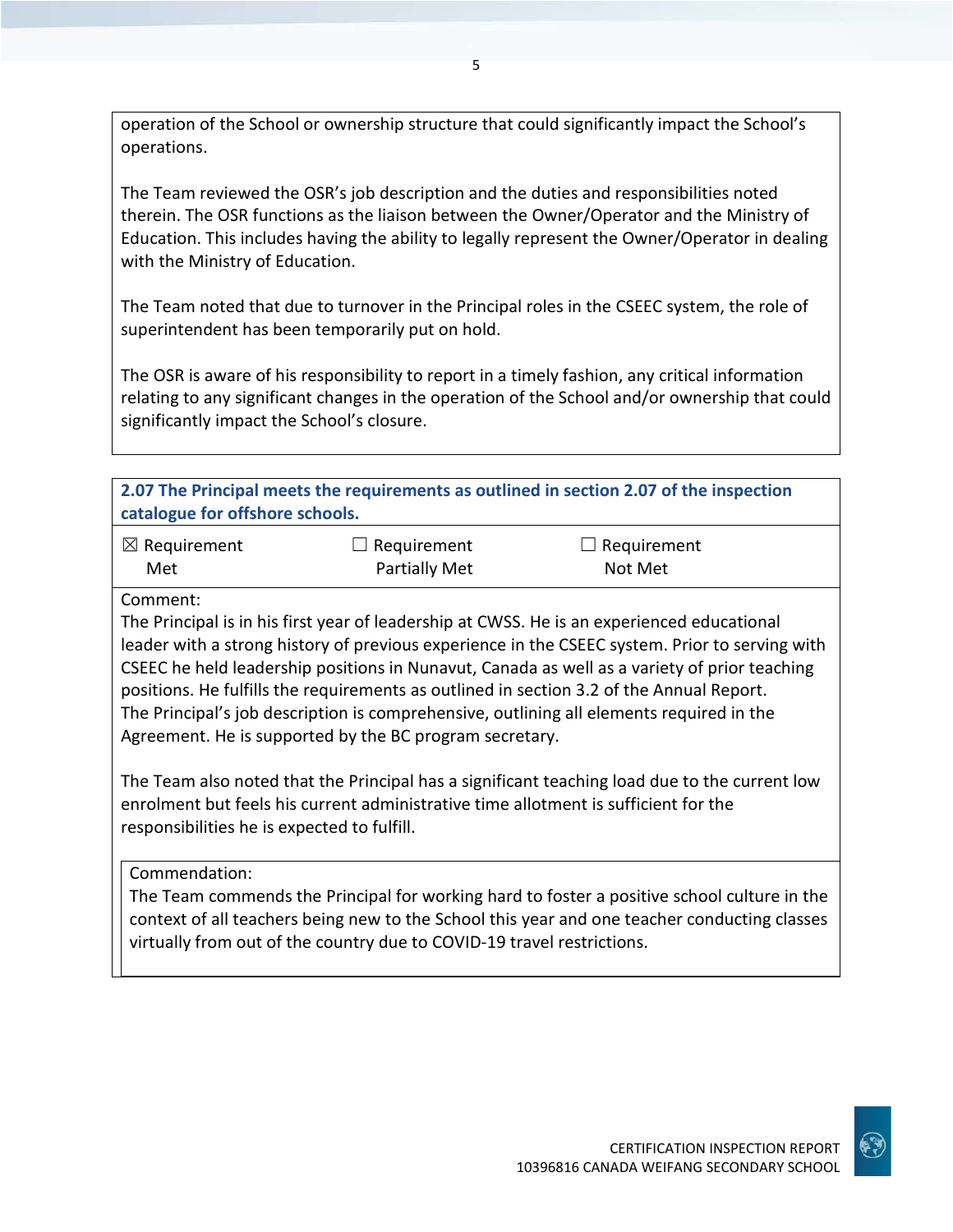## **2.08 The School meets the administrative support requirements as outlined in section 2.08 of the inspection catalogue for offshore schools.**

| $\boxtimes$ Requirement | $\Box$ Requirement | $\Box$ Requirement |
|-------------------------|--------------------|--------------------|
| Met                     | Partially Met      | Not Met            |

Comment:

The Team observed that the School employs a number of employees to provide various levels of administrative, cleaning and security support to operate the School.

The administrative support staff include:

- Weifang No. 1 Middle School (WMS) principal
- WMS vice principal of the international department
- Medical staff (doctors and nurses) that operate a medical clinic for WMS and BC program students

The WMS International Director acts as a liaison with the Chinese program teachers and the parents; and provides academic advising for students regarding their university options and goals. He also works with the BC program teachers to recruit students from the feeder schools.

There are two secretary roles dedicated to the BC program to support the Principal and teachers in their work. Currently both of those roles are being filled by one person who also works closely with the WMS International Director and formally acts as a liaison between the BC program and the Chinese program staff at WMS. And finally, the School has the potential to re-establish the role of vice principal and is currently in discussions regarding the timing and suitability of that role.

| 2.09 The School meets the Student Record requirements as outlined in section 2.09 of the<br><b>Inspection Catalogue for offshore schools.</b> |                    |                    |  |
|-----------------------------------------------------------------------------------------------------------------------------------------------|--------------------|--------------------|--|
| $\boxtimes$ Requirement                                                                                                                       | $\Box$ Requirement | $\Box$ Requirement |  |
| Met                                                                                                                                           | Partially Met      | Not Met            |  |
| Comment:                                                                                                                                      |                    |                    |  |
| The Team reviewed sample student record files and confirmed that each student has a                                                           |                    |                    |  |
| Permanent Student Record (PSR) card showing the Personal Education Number (PEN), school                                                       |                    |                    |  |
| and attendance record and historical achievement by grade/year. The file also contained the                                                   |                    |                    |  |
| student's report cards and English language assessment, as well as Chinese policies and                                                       |                    |                    |  |

letters.

The Team was able to confirm that the student and parent consent forms have been updated for the 2020/21 school year.

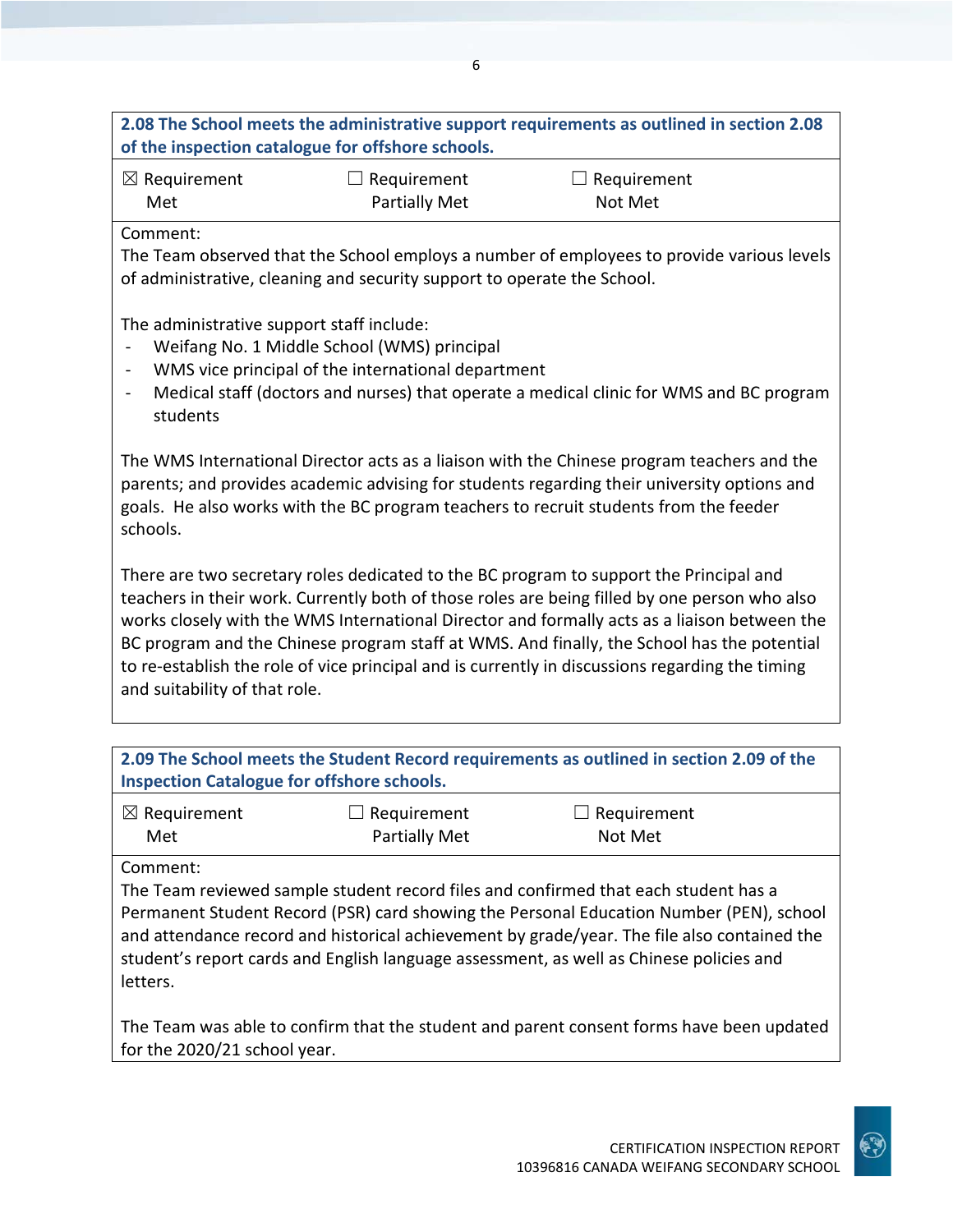# **2.10-2.18 The School meets the teacher certification requirements as outlined in sections 2.10-2.18 of the inspection catalogue for offshore schools.**

| $\boxtimes$ Requirement | $\Box$ Requirement   | $\Box$ Requirement |
|-------------------------|----------------------|--------------------|
| Met                     | <b>Partially Met</b> | Not Met            |

### Comment:

The Team, the OSR, the Owner/Operator, and the Principal discussed the various teacher recruitment and retention strategies of the School, including various job marketing websites, the use of professional recruiters, and ensuring the teaching contracts are competitive with other offshore school programs. It was noted that during the COVID-19-impacted summer the School offered free housing to BC program staff and a cash reimbursement for the flight they could not take home due to travel restrictions.

The Team received a Certificate Verification Response File from the Teacher Certification Branch (TCB) dated September 10, 2020. In addition, the Team was able to examine approved Letter of Exemptions from the Ministry dated September 4, 2020 and October 13, 2020 for those teachers who are permitted to teach while their teaching certificate application is in process. The Team reminded the OSR and Principal that these exemptions expire on January 28, 2021.

It was noted that one of the teachers has yet to be able to gain entrance to China and is therefore teaching remotely from the Philippines with in-person support from the Principal. It is hoped, based on recent changes to Chinese border regulations under the COIVD-19 protocols, that this teacher will be onsite within four weeks.

### **The Team confirms that all authorized persons under the Agreement possess valid and current certification under the Ministry of Education.**

The Team also observed that all locally certified teachers possessed valid and current local certification. The Team also observed that all locally certified teachers and teachers' assistants have obtained a valid criminal record check (CRC).

Commendation:

The Team commends the Owner/Operator for providing free housing for all BC program teachers and a cash payment in lieu of their unusable free flight home during the COVID-19 impacted summer of 2020.

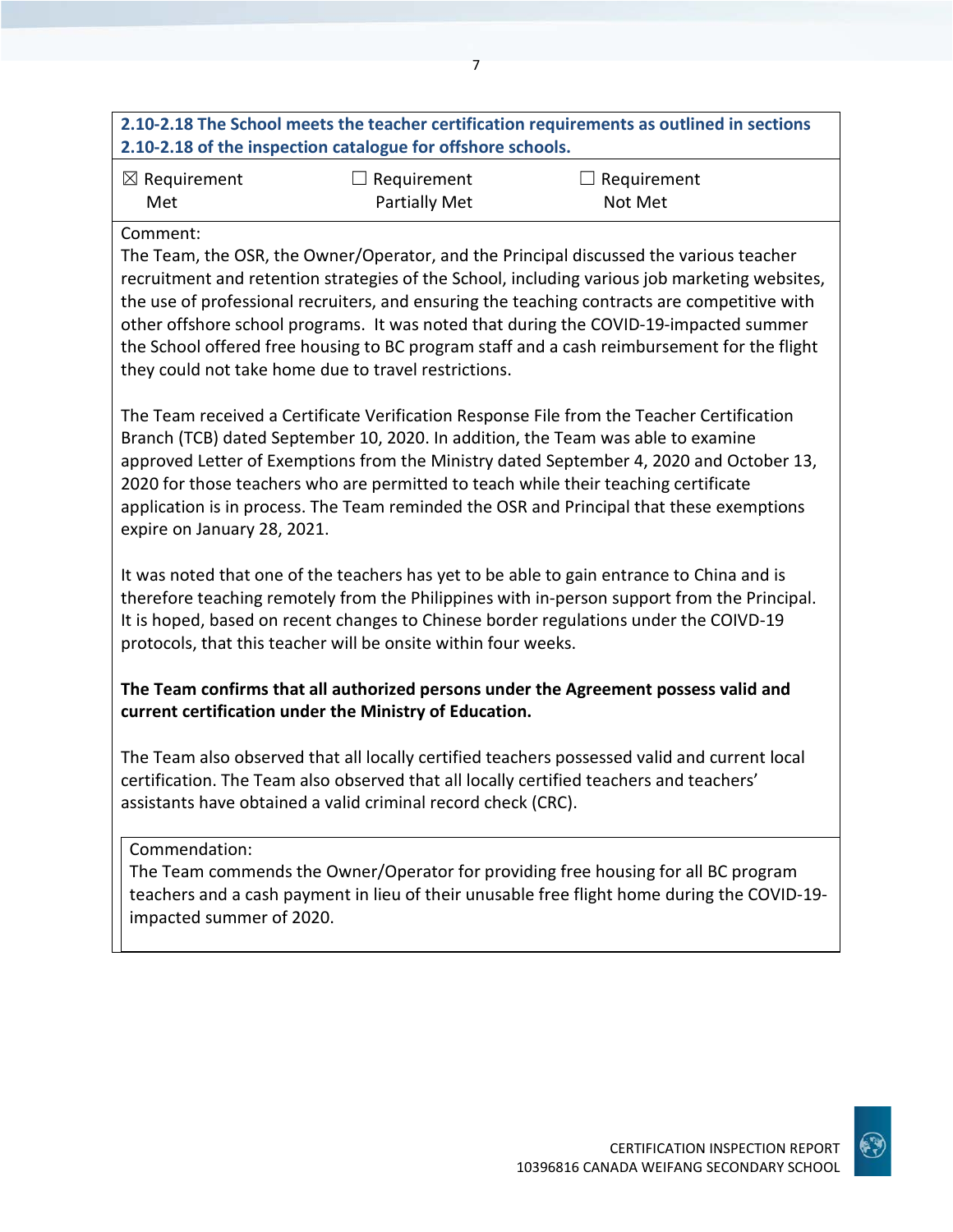# **2.19 The School meets the requirements for curriculum implementation outlined in section 2.19 of the inspection catalogue for offshore schools.**

| $\boxtimes$ Requirement | $\Box$ Requirement   | $\Box$ Requirement |  |
|-------------------------|----------------------|--------------------|--|
| Met                     | <b>Partially Met</b> | Not Met            |  |

### Comment:

Evidence that the School has fully implemented the new curriculum for grades 10, 11 and 12 appeared through review of course outlines, unit plans, lesson plans and conversations with the teachers. Big ideas, core competencies and curriculum competencies are addressed in the planning documents of all courses. Planning documents, student work samples and assessments indicate that core competencies are an intentional and ongoing part of the student's learning. First Peoples' curricular content was evident in course overviews and lesson plans. Holistic learning, recognizing the consequences of one's actions, learning involving patience and time, and learning that requires exploration of one's identity were all addressed as the students carried out a series of subject related activities. The teachers indicated that the principal has been an excellent support as they have adapted to BC's curriculum.

Commendation:

The staff is to be commended for the enthusiasm that is displayed toward accepting and applying the pedagogical foundations of the BC curriculum.

**2.20 The School meets the requirements for English language assessment and acquisition as outlined in section 2.20 of the inspection catalogue for offshore schools.**

| $\boxtimes$ Requirement | $\Box$ Requirement   | $\Box$ Requirement |
|-------------------------|----------------------|--------------------|
| Met                     | <b>Partially Met</b> | Not Met            |

Comment:

The Team examined the English language entrance assessment. It includes vocabulary, grammar, reading comprehension, writing, and an oral interview component. The Principal conducts the interviews and makes the decisions regarding admission. The entry level for students applying has increased over the last couple of years resulting in fewer successful candidates.

The campus has moved to an English-only environment with rewards built into the program. Physical Education 10 is taught by a BC-certified teacher giving the students an increased opportunity to hear and practice English beyond the classroom. Media Design 10 was added to the grade 10 course load to offer a different opportunity for oral language experiences. English is taught on a linear model at grade 10. Each grade 12 student is required to teach a lesson of interest to grade 10 and 11 students as part of their Career Life Education course. The small class sizes enable teachers time to individualize support for English language

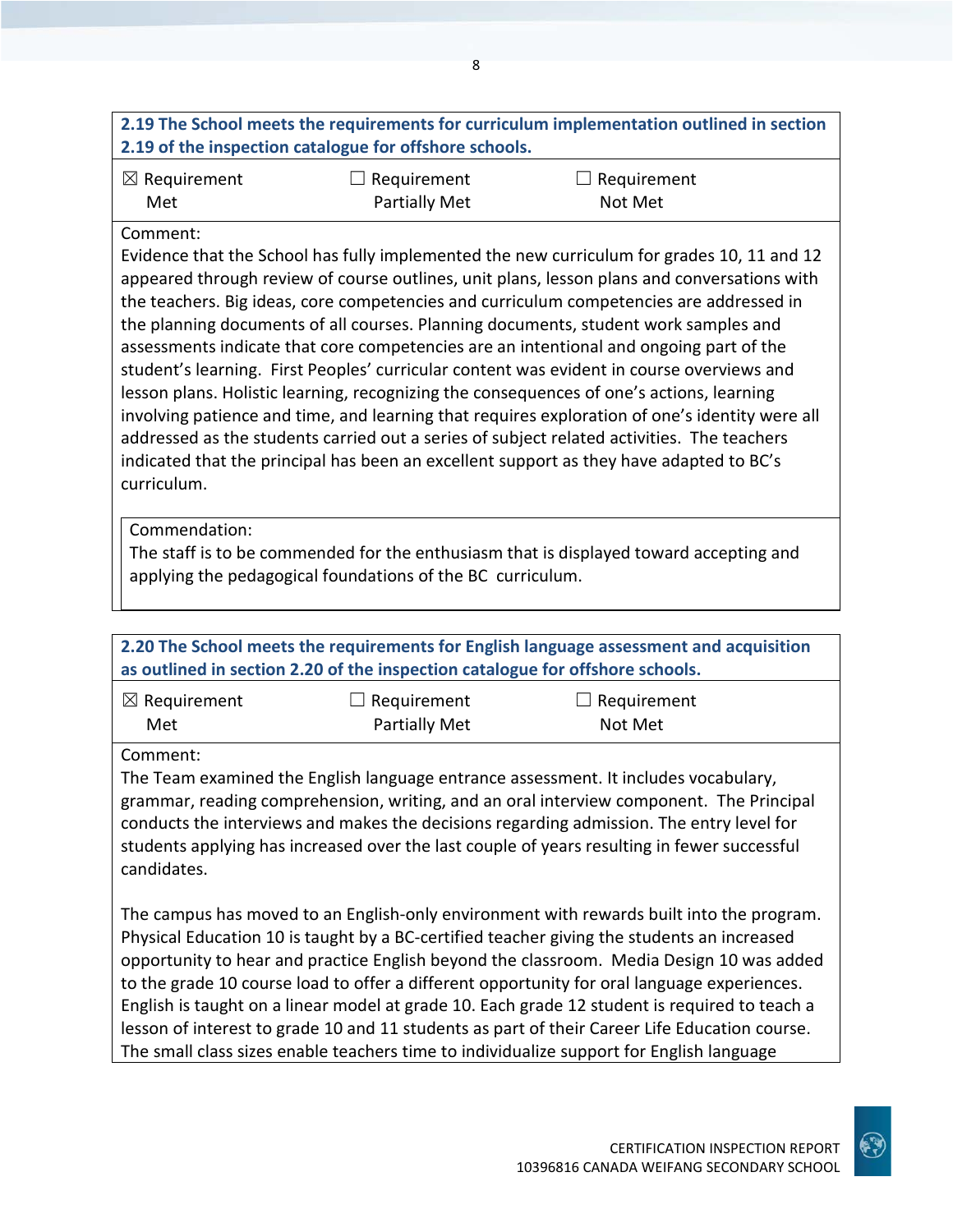acquisition as needed. Teachers engage students outside the classroom through extracurricular activities occurring Wednesday afternoons.

Commendation:

The Team commends the School for increased and creative efforts to have student's language acquisition the main focus for all staff.

**2.21(a-e) The School meets the course credit requirements (equivalency, challenge, exemptions and BAA courses) as outlined in section 2.21 (a-e) of the inspection catalogue for offshore schools.**

| $\boxtimes$ Requirement | $\Box$ Requirement   | $\Box$ Requirement |
|-------------------------|----------------------|--------------------|
| Met                     | <b>Partially Met</b> | Not Met            |

Comment:

The School meets the course credit requirements. There are no students from other jurisdictions or distance learning courses that require course equivalency.

The BAA course offered at the School is ESL 10 and has Ministry approval. Mandarin 10, 11 and 12 are taught by locally certified teachers.

**2.21(f-g) The School meets the course overview/course planning requirements as outlined in Schedule B Part I, 2. (e) of the Agreement; namely, that all BC program courses offered in the School meet or exceed the ministry learning outcomes/learning standards identified in the educational program guides for each course.**

| $\boxtimes$ Requirement | $\Box$ Requirement   | $\Box$ Requirement |
|-------------------------|----------------------|--------------------|
| Met                     | <b>Partially Met</b> | Not Met            |

Comment:

Planning documents meet the learning outcomes/standards identified in the BC Ministry of Education Program Guides. Each course has an overview and unit plans that include content, teaching strategies, assessment and evaluation methods that are linked to the BC learning standards. The Team found planning documents to be thoughtfully prepared and focussed on student engagement. A number of the planning documents broke down the Know, Understand and Do model for teaching the subject competencies.

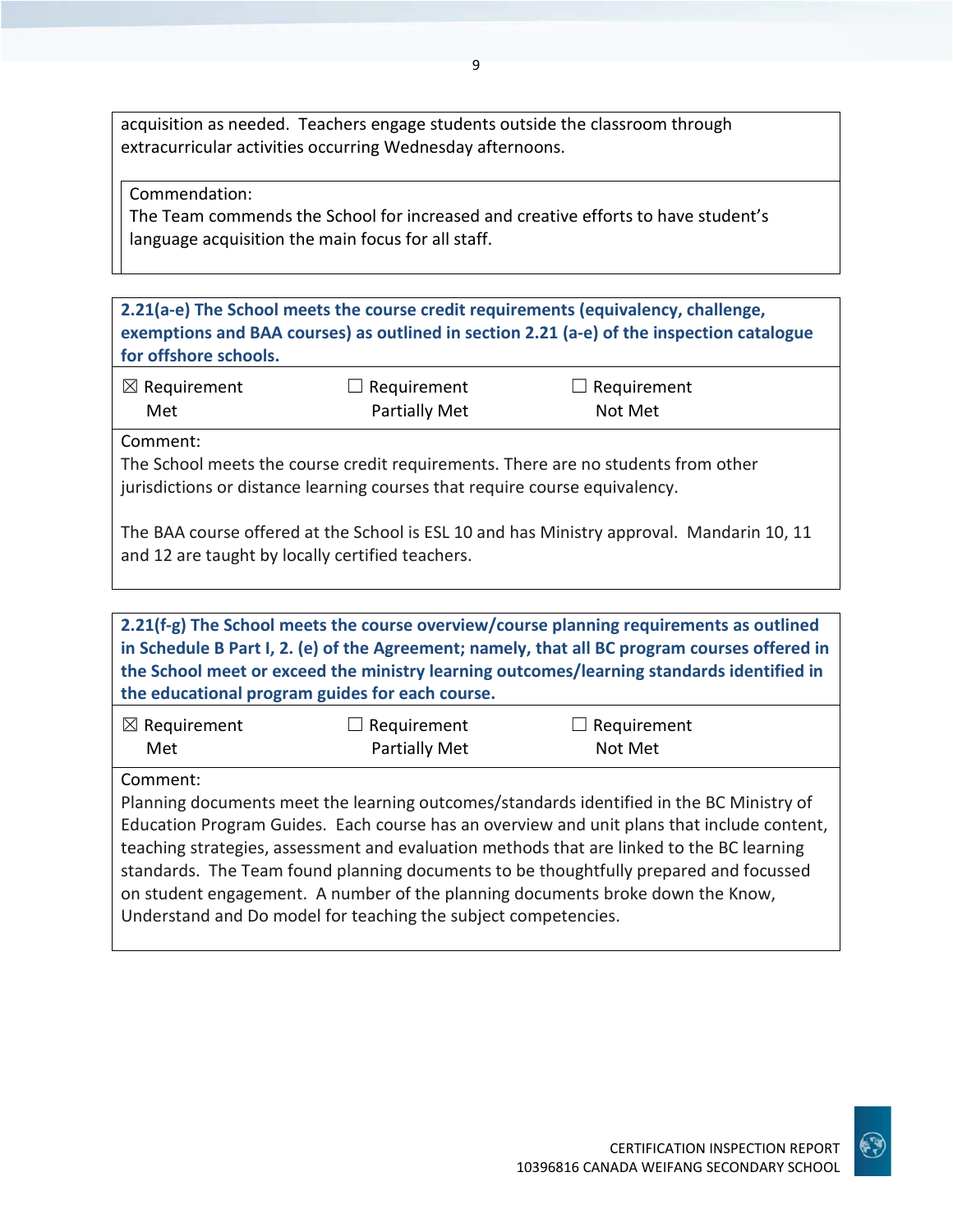**2.22 The School meets the instructional time allotment requirements as outlined in section 4.5 of the inspection catalogue for offshore schools, including the requirements set out in sections 1.1 to 6, with the exception of s. 4(5)(b), 4 (6), 5 (8)(a) and (d) and s. 5.3 of Ministerial Order 41/91, the Educational Standards Order, enacted under the Independent School Act.**

| $\boxtimes$ Requirement | $\Box$ Requirement | $\Box$ Requirement |
|-------------------------|--------------------|--------------------|
| Met                     | Partially Met      | Not Met            |

Comment:

The Team confirms that school exceeds the required instructional hours. There are 193 days in session with 4.5 hours per day for a total of 868.5 hours of instruction. The School operates on a combined semester/linear timetable that provides for year-long English classes in grade 10.

**2.23 The School meets the assessment methods requirements as outlined in section 2.23 of the inspection catalogue for offshore schools.**

| $\boxtimes$ Requirement | $\Box$ Requirement | $\Box$ Requirement |
|-------------------------|--------------------|--------------------|
| Met                     | Partially Met      | Not Met            |

Comment:

The teaching staff indicated that assessment methods are discussed during weekly staff meetings. The small staff and collaborative mindset allow for refinements to the best practices to be made quickly and easily. Formative assessments are collaboratively developed by the staff as they meet weekly to discuss assessment.

Course unit plans and samples of student work indicate appropriate use of student selfassessment and self-reflection. There is clear evidence of peer evaluations, peer teaching, student reflection and self-evaluation being used as part of the assessment process in all classes.

The Principal monitors any provincial assessments. The security software is installed on the computers used and a computer technician is readily available to solve technical issues during exam periods. Provincial assessments were not written last June due to the pandemic so they could not be reviewed.

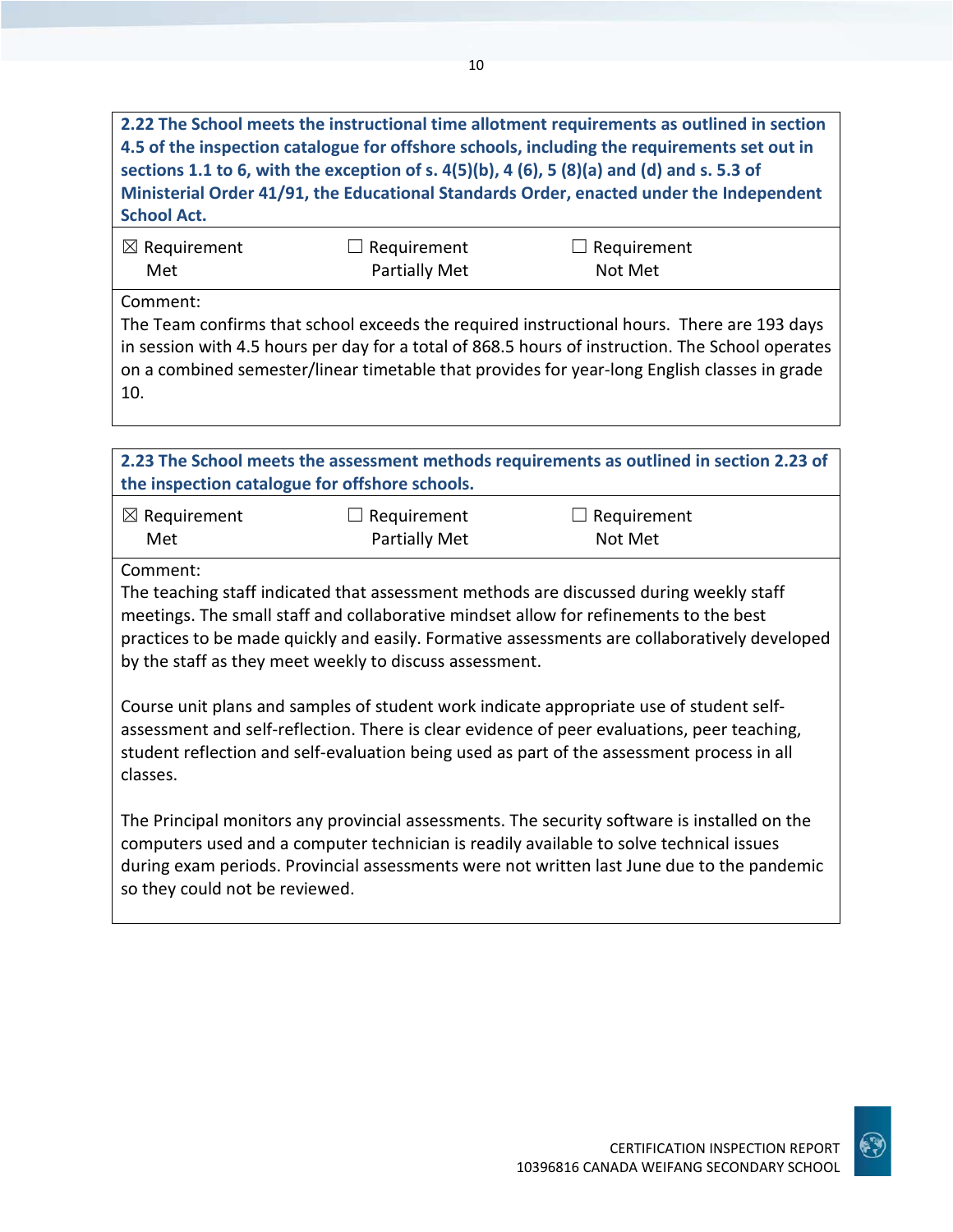| 2.24 The School meets the learning resources requirements as outlined in section 2.24 of |  |
|------------------------------------------------------------------------------------------|--|
| the inspection catalogue for offshore schools.                                           |  |

| $\boxtimes$ Requirement | $\Box$ Requirement | $\Box$ Requirement |
|-------------------------|--------------------|--------------------|
| Met                     | Partially Met      | Not Met            |

#### Comment:

The School has an ICenter housing a pod of computers, a varied collection of print fiction, non-fiction titles and class sets of novels. Students have access to independent reading material during evening study time. There is a plan to increase the number of high interest/ low vocabulary books by 100 to 150 titles this year. Classes use the ICenter for research, book talks and writer's workshops. There is also a section set aside for a Maker Space and science projects.

Each classroom is equipped with a smartboard, a computer and internet access. There is a computer lab with 40 computers which is used for writing, research and IT.

The host school has a policy of no personal laptops or phones allowed during school time. Special permission for use is granted to the grade 12 students and occasionally to the grade 11 students.

The internet bandwidth is sufficient to meet the student's needs and the School has deemed that the technology resources are sufficient for the next several years.

The staff has indicated that the current stock of textbooks and workbooks are sufficient to support their courses. Teachers use the internet extensively to supplement their teaching and resource material.

| 2.25 The School meets the student progress report requirements as outlined in section 2.25<br>of the inspection catalogue for offshore schools.                               |                                            |                               |  |
|-------------------------------------------------------------------------------------------------------------------------------------------------------------------------------|--------------------------------------------|-------------------------------|--|
| $\boxtimes$ Requirement<br>Met                                                                                                                                                | $\Box$ Requirement<br><b>Partially Met</b> | $\Box$ Requirement<br>Not Met |  |
| Comment:<br>The Team reviewed a sampling of report cards from the previous year. The School uses the                                                                          |                                            |                               |  |
| TESS student information system. The Team noted that report cards meet the Ministry<br>requirements. The content of a sampling of report card comments was reviewed. The Team |                                            |                               |  |
| noted the anecdotal comments should be more meaningful, more prescriptive, and more                                                                                           |                                            |                               |  |

Teachers communicate with parents through the admin assistant, WeChat, and Schoology. Parent/student/teacher conferences occur at the end of each of the four terms.

specific in terms of what a student is able to do and in what areas they need to improve.

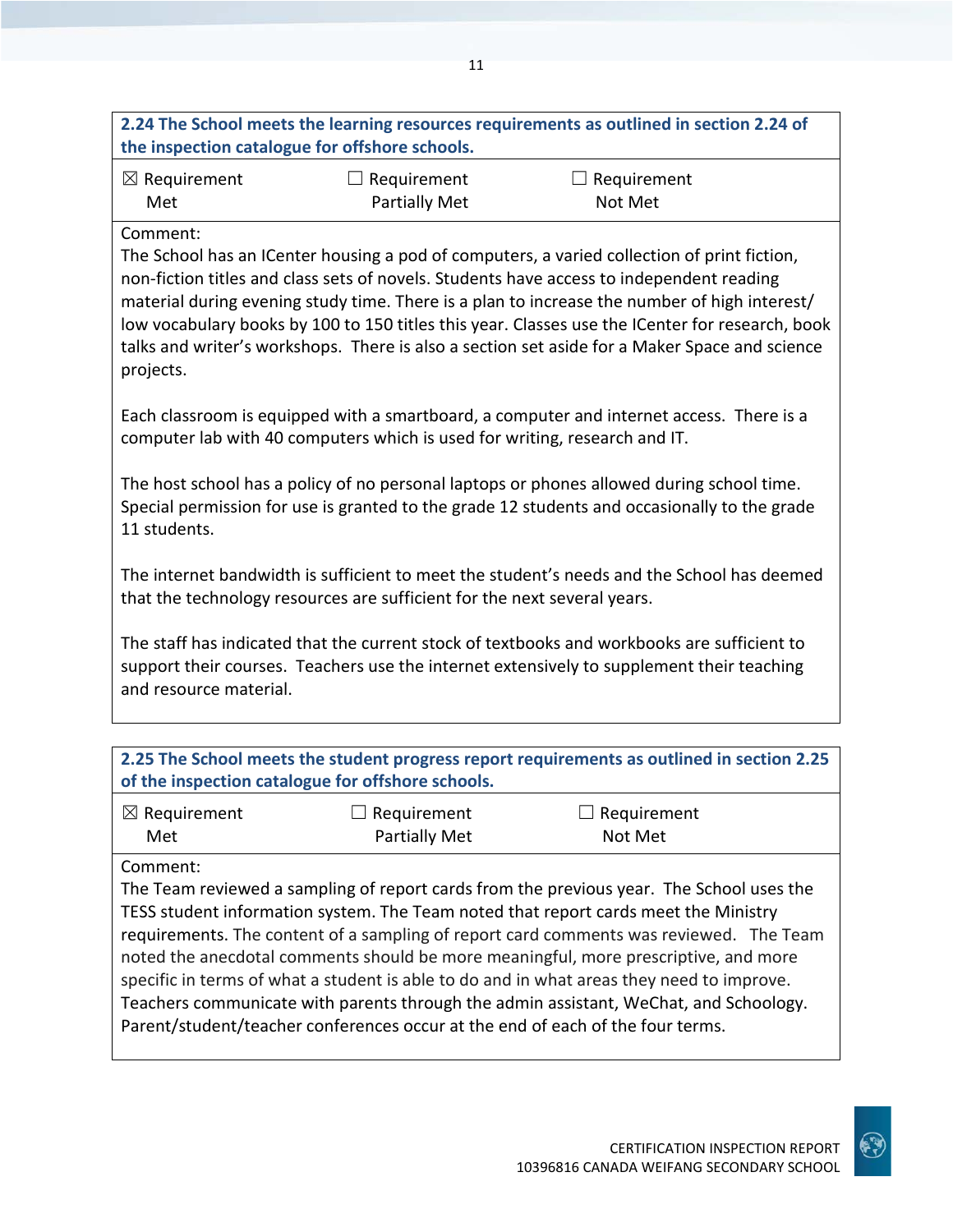## **2.26 The School meets the parent/student handbook requirements as outlined in section 2.26 of the inspection catalogue for offshore schools.**

| $\boxtimes$ Requirement | $\Box$ Requirement | $\Box$ Requirement |
|-------------------------|--------------------|--------------------|
| Met                     | Partially Met      | Not Met            |

### Comment:

The Team reviewed the School's updated 2020/2021 parent/student handbook. It contains appropriate information for students and their parents on such topics as CWSS code of conduct, classroom rules, expected student behaviours and discipline, computer/internet use policy, CWSS staff, home and school communication, academic program, textbook distribution, extra-curricular activities, admission requirements and procedures, tuition costs and refund policy, assessment and reporting to parents, grades and grade definitions, academic advising, appeals procedure, attendance, office hours/check-in, emergency/evacuation drills, and lost and found.

The handbook has also been translated into Mandarin. It is relevant, informative and helpful for parents and students alike.

| 2.27 The School meets the teacher handbook requirements as outlined in section 2.27 of<br>the inspection catalogue for offshore schools.                                                                                                                                            |                                     |                        |  |
|-------------------------------------------------------------------------------------------------------------------------------------------------------------------------------------------------------------------------------------------------------------------------------------|-------------------------------------|------------------------|--|
| $\boxtimes$ Requirement<br>Met                                                                                                                                                                                                                                                      | Requirement<br><b>Partially Met</b> | Requirement<br>Not Met |  |
| Comment:<br>The Team reviewed the School's updated 2020/2021 staff handbook. It contains detailed<br>information required by teachers to help them understand their unique role and<br>responsibilities as professional teachers with the BC offshore school program in China.      |                                     |                        |  |
| Topics covered within the handbook include such items as:<br>Mission statement and School Philosophy<br>Orientation to China<br>Professional responsibilities<br>School organization<br>$\overline{\phantom{0}}$<br>Assessment and Evaluation of Students<br><b>School Routines</b> |                                     |                        |  |
| The handbook is clear, extensive and informative.<br>The School also has clear policies and protocols in place for the evaluation of BC-certified<br>teachers and administrators as required under section 9.14(a) of the Agreement.                                                |                                     |                        |  |